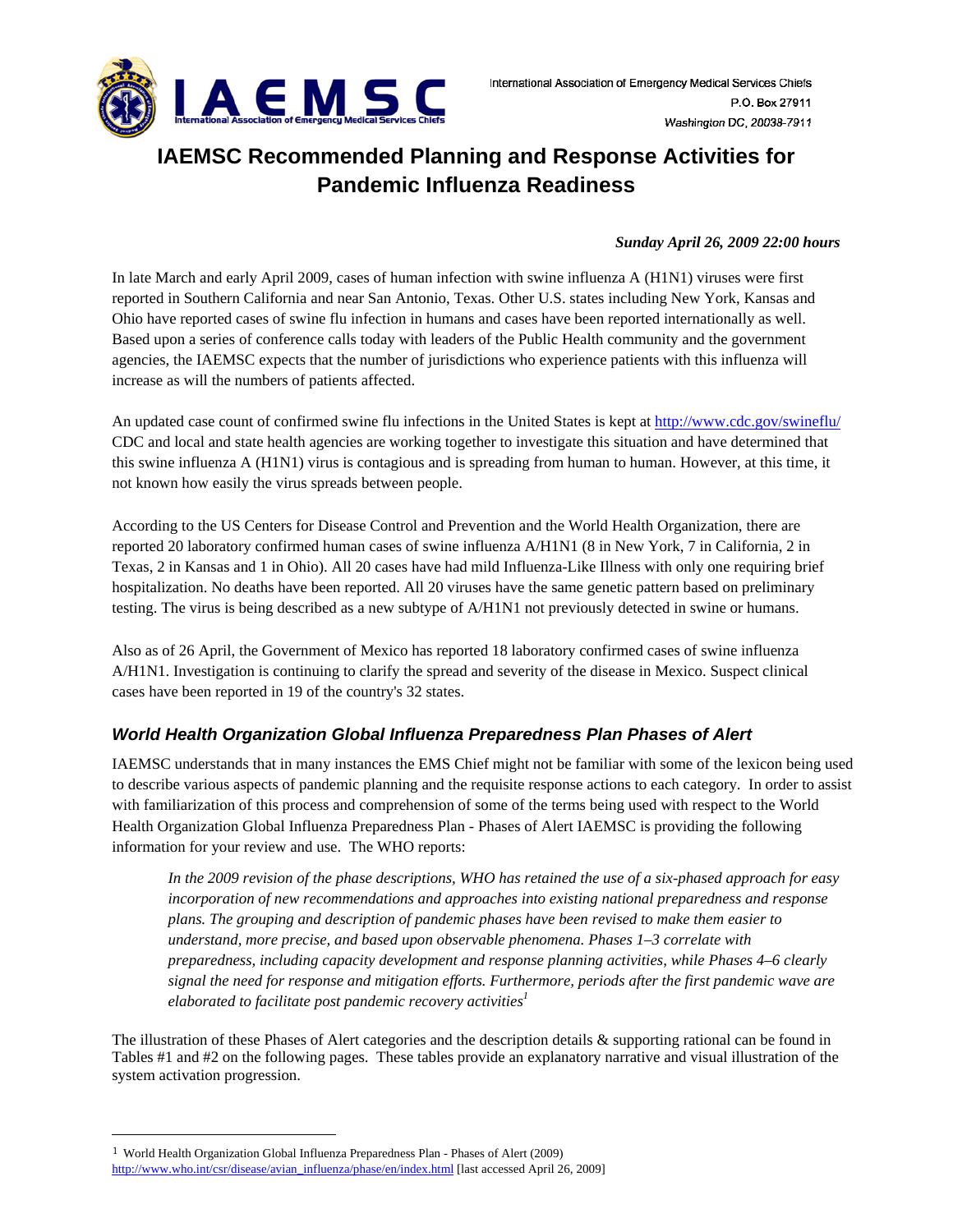#### **Table #1 The World Health Organization Global Influenza Preparedness Plan - Phases of Alert consist of the following eight (8) categories and supporting rationale / details for the classification assignment:**

| Phase            | <b>Description Details</b>                                                                                                                                                                                                                                                                                                                                                                                                                                                                                                                                                                                                                                                                                    | Rationale                                                                                                                                                                                                                                                                                                                                                                                                                                                                                                                                          |
|------------------|---------------------------------------------------------------------------------------------------------------------------------------------------------------------------------------------------------------------------------------------------------------------------------------------------------------------------------------------------------------------------------------------------------------------------------------------------------------------------------------------------------------------------------------------------------------------------------------------------------------------------------------------------------------------------------------------------------------|----------------------------------------------------------------------------------------------------------------------------------------------------------------------------------------------------------------------------------------------------------------------------------------------------------------------------------------------------------------------------------------------------------------------------------------------------------------------------------------------------------------------------------------------------|
| Category         |                                                                                                                                                                                                                                                                                                                                                                                                                                                                                                                                                                                                                                                                                                               |                                                                                                                                                                                                                                                                                                                                                                                                                                                                                                                                                    |
| Phase #1         | No viruses circulating among animals have been reported to cause infections in humans.                                                                                                                                                                                                                                                                                                                                                                                                                                                                                                                                                                                                                        | It is likely that influenza subtypes that have caused human<br>infection and/or disease will always be present in wild birds or<br>other animal species. Lack of recognized animal or human<br>infections does not mean that no action is needed. Preparedness<br>requires planning and action in advance.                                                                                                                                                                                                                                         |
| Phase #2         | An animal influenza virus circulating among domesticated or wild animals is known to have caused infection in<br>humans, and is therefore considered a potential pandemic threat.                                                                                                                                                                                                                                                                                                                                                                                                                                                                                                                             | The presence of animal infection caused by a virus of known<br>human pathogenicity may pose a substantial risk to human health<br>and justify public health measures to protect persons at risk.                                                                                                                                                                                                                                                                                                                                                   |
| Phase #3         | An animal or human-animal influenza reassortant virus has caused sporadic cases or small clusters of disease in<br>people, but has not resulted in human-to-human transmission sufficient to sustain community-level outbreaks.<br>Limited human-to-human transmission may occur under some circumstances, for example, when there is close<br>contact between an infected person and an unprotected caregiver. However, limited transmission under such<br>restricted circumstances does not indicate that the virus has gained the level of transmissibility among humans<br>necessary to cause a pandemic.                                                                                                 | The occurrence of cases of human disease increases the chance<br>that the virus may adapt or reassort to become transmissible from<br>human to human, especially if coinciding with a seasonal outbreak<br>of influenza. Measures are needed to detect and prevent spread of<br>disease. Rare instances of transmission to a close contact – for<br>example, in a household or health-care setting - may occur, but do<br>not alter the main attribute of this phase, i.e. that the virus is<br>essentially not transmissible from human to human. |
| Phase #4         | Is characterized by verified human-to-human transmission of an animal or human-animal influenza reassortant<br>virus able to cause "community-level outbreaks." The ability to cause sustained disease outbreaks in a community<br>marks a significant upwards shift in the risk for a pandemic. Any country that suspects or has verified such an<br>event should urgently consult with WHO so that the situation can be jointly assessed and a decision made by the<br>affected country if implementation of a rapid pandemic containment operation is warranted. Phase 4 indicates a<br>significant increase in risk of a pandemic but does not necessarily mean that a pandemic is a foregone conclusion. | Virus has increased human-to-human transmissibility but is not<br>well adapted to humans and remains highly localized, so that its<br>spread may possibly be delayed or contained.                                                                                                                                                                                                                                                                                                                                                                 |
| Phase #5         | Is characterized by human-to-human spread of the virus into at least two countries in one WHO region. While<br>most countries will not be affected at this stage, the declaration of Phase 5 is a strong signal that a pandemic is<br>imminent and that the time to finalize the organization, communication, and implementation of the planned<br>mitigation measures is short.                                                                                                                                                                                                                                                                                                                              | Virus is more adapted to humans, and therefore more easily<br>transmissible among humans. It spreads in larger clusters, but<br>spread is localized. This is likely to be the last chance for massive<br>coordinated global intervention, targeted to one or more foci, to<br>delay or contain spread. In view of possible delays in documenting<br>spread of infection during pandemic Phase 4, it is anticipated that<br>there would be a low threshold for progressing to Phase 5.                                                              |
| Phase #6         | The pandemic phase is characterized by community level outbreaks in at least one other country in a different<br>WHO region in addition to the criteria defined in <b>Phase 5</b> . Designation of this phase will indicate that a global<br>pandemic is under way.                                                                                                                                                                                                                                                                                                                                                                                                                                           | Major change in global surveillance and response strategy, since<br>pandemic risk is imminent for all countries. The national response<br>is determined primarily by the disease impact within the country.                                                                                                                                                                                                                                                                                                                                        |
| <b>Post Peak</b> | Pandemic disease levels in most countries with adequate surveillance will have dropped below peak observed<br>levels. Previous pandemics have been characterized by waves of activity spread over months. Once the level of<br>disease activity drops, a critical communications task will be to balance this information with the possibility of<br>another wave. Pandemic waves can be separated by months and an immediate "at-ease" signal may be premature.                                                                                                                                                                                                                                              | The post-peak period signifies that pandemic activity appears to be<br>decreasing; however, it is uncertain if additional waves will occur<br>and countries will need to be prepared for a second wave.                                                                                                                                                                                                                                                                                                                                            |
| Post<br>Pandemic | Influenza disease activity will have returned to levels normally seen for seasonal influenza. It is expected that the<br>pandemic virus will behave as a seasonal influenza A virus. At this stage, it is important to maintain surveillance<br>and update pandemic preparedness and response plans accordingly. An intensive phase of recovery and evaluation<br>may be required.                                                                                                                                                                                                                                                                                                                            | A return to the interpandemic period (the expected<br>levels of disease with a seasonal strain) follows, with continued<br>need to maintain surveillance and regularly update planning. An<br>intensive phase of recovery and evaluation may be required                                                                                                                                                                                                                                                                                           |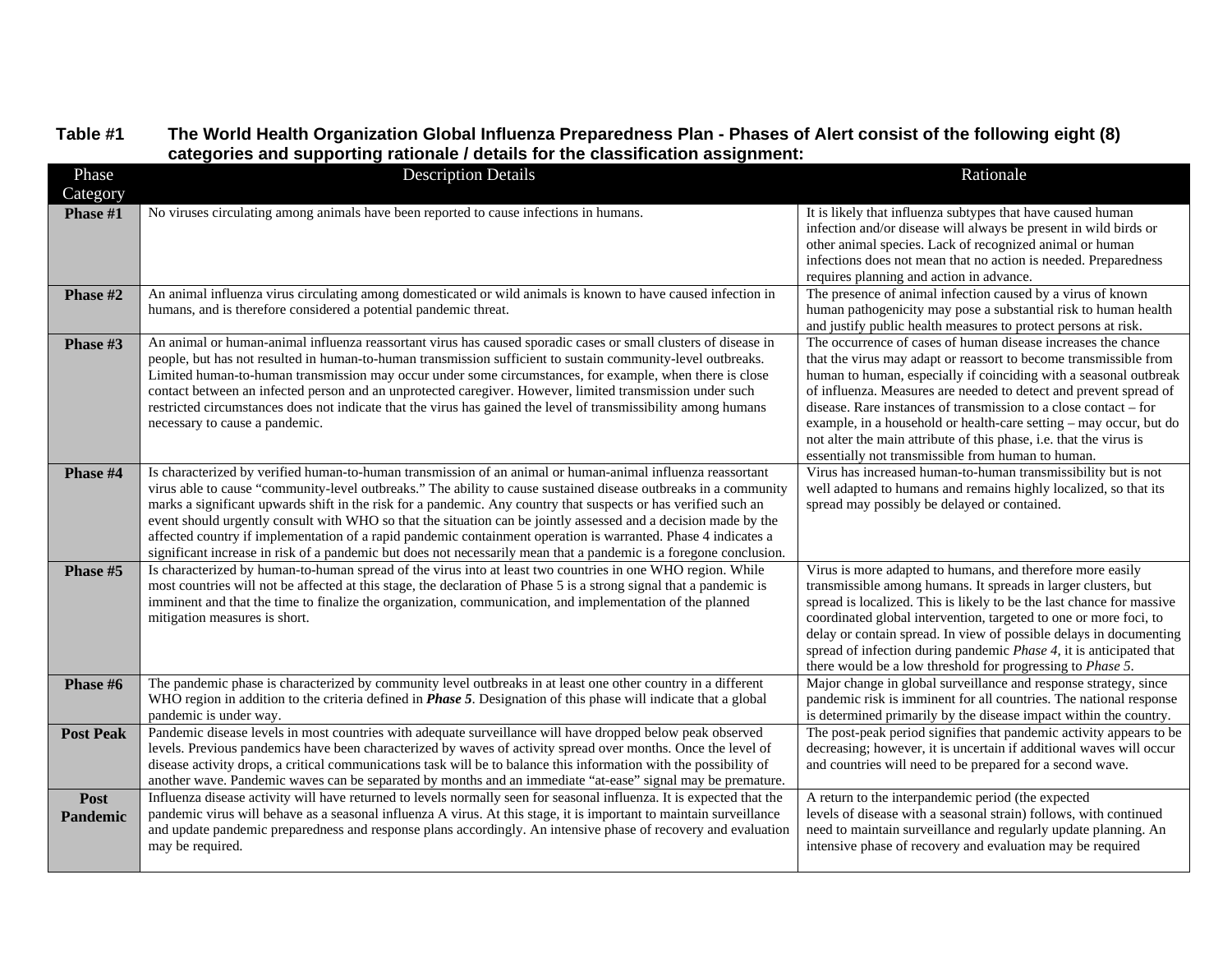### **Table .2 WHO Pandemic Influenza Phases**

## **PANDEMIC INFLUENZA PHASES**

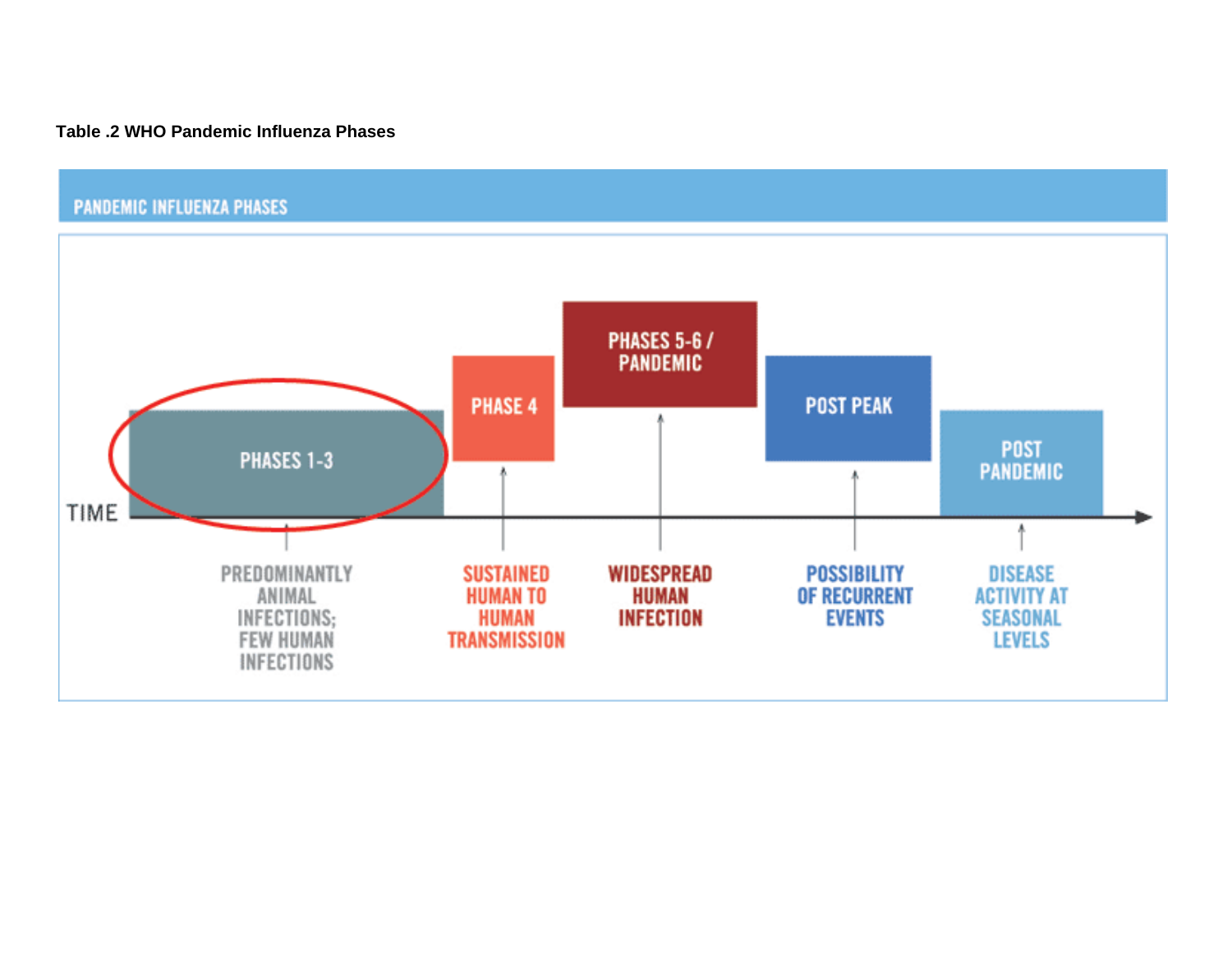

# **IAEMSC Recommended Planning and Response Activities for Pandemic Influenza Readiness**

| W.H.O. Pandemic Phase                                                  | <b>IAEMSC EMS Organization Recommended Actions</b>                                                                                                                                                                                                                                                                                                                                                                                                                                                       |
|------------------------------------------------------------------------|----------------------------------------------------------------------------------------------------------------------------------------------------------------------------------------------------------------------------------------------------------------------------------------------------------------------------------------------------------------------------------------------------------------------------------------------------------------------------------------------------------|
| $\bullet$                                                              | Implement active EMS system and community surveillance activities based upon patient<br>contact and dispatch center data coordinate actions with the public health liaison.                                                                                                                                                                                                                                                                                                                              |
| Phase #3: An animal or                                                 | Monitor health department and CDC communiqués to stay current upon current infections<br>and emerging disease in your community and region.                                                                                                                                                                                                                                                                                                                                                              |
| human-animal influenza                                                 | Determine how your EMS agency will collaborate and assist public health (PH) officials,<br>Emergency Management Agency (EMA) & Public Safety Answering Points (PSAP), to                                                                                                                                                                                                                                                                                                                                 |
| reassortant virus has caused                                           | monitor and prepare for a pandemic influenza. Be prepared to staff positions in the EOC.                                                                                                                                                                                                                                                                                                                                                                                                                 |
| $\bullet$<br>sporadic cases or small<br>clusters of disease in people, | Have the CDC Emergency Medical Services and Non-Emergency Medical Operations<br>Check List competed to assess readiness. Sheet can be found at:<br>http://www.pandemicflu.gov/plan/healthcare/emgncymedical.html                                                                                                                                                                                                                                                                                         |
| $\bullet$<br>but has not resulted in                                   | Reacquaint staff with guidelines, policies and protocols on influenza, infection control and<br>infectious disease protection. Emphasis on protections and prevention strategies should                                                                                                                                                                                                                                                                                                                  |
| human-to-human                                                         | be given.                                                                                                                                                                                                                                                                                                                                                                                                                                                                                                |
| $\bullet$<br>transmission sufficient to                                | Review Continuity of Operations Plans (COOP) to determine when confronting a significant<br>number of staff being ill or they cannot report to duty due to taking care of family members                                                                                                                                                                                                                                                                                                                 |
| sustain community-level                                                | - focus on how to sustain operations.                                                                                                                                                                                                                                                                                                                                                                                                                                                                    |
| outbreaks<br><b><i>*EMS Strategy should be</i></b>                     | Anticipate supply chain disruption including identification of necessary logistics to support<br>EMS response and how to sustain operations should an interruption be experienced.<br>Regular acquisition procedures will not be functional in a large scale event. Coordinate<br>activities with existing suppliers to determine the extent of their pandemic and COOP<br>planning and how that might be an asset or deficit towards your efforts.                                                      |
| $\bullet$<br>focused upon IF / WHEN<br>pandemic influenza arrives in   | Identify sources of billeting, food stuffs and water for staff who must remain close to work -<br>concurrently consider vaccination and/or prophylaxis of personnel and their families as<br>appropriate for the etiological agent being faced                                                                                                                                                                                                                                                           |
| your jurisdiction and the<br>steps needed to prepare.                  | Coordinate modification of agency protocols for triage and transport with your medical<br>$\bullet$<br>director with consideration of alternative care site utility & modified protocols.                                                                                                                                                                                                                                                                                                                |
|                                                                        | Prepare amended protocols for dispatch procedural modifications and 911 PSAP call taker<br>$\bullet$<br>interviewers interactions with callers. Additionally assess the role and prepare the<br>operators who staff 211 and 311 positions for call overflow and non-emergent questions.                                                                                                                                                                                                                  |
|                                                                        | Assess & evaluate mutual aid compacts (MAC's) and your reliance upon them. Take<br>$\bullet$<br>necessary steps to resolve any strategic / procedural conflicts - confirming continued<br>support of the agreement from all participating parties in the event of a broader impacting<br>event. Resources will be consumed quickly and frequently in a large event and<br>dependency upon MAC's for response augmentation may not be a sustainable strategy.                                             |
|                                                                        | Collaborate with local and state health officials to determine the extent of EMS agency<br>$\bullet$<br>involvement in supporting people who have to implement "Community Shielding"<br>strategies. Community shielding is an extended form of shelter in place where the affected<br>are required to implement social distancing strategies remaining in the residences. These<br>individuals will need medical services, social services as well as possibly food, water and<br>routine prescriptions. |
| $\bullet$                                                              | Collaborate across functional disciplines, jurisdictional boundaries and regional lines to<br>take resources, available beds, specialty referral centers and patients.                                                                                                                                                                                                                                                                                                                                   |
| ٠                                                                      | Review diversion policies and make operational determination regarding the viability of<br>honoring requests during an event.                                                                                                                                                                                                                                                                                                                                                                            |
| $\bullet$                                                              | Engage in table top exercises involving cross function and jurisdictional representatives to<br>challenge your planning conventions and implement policy modification as required.                                                                                                                                                                                                                                                                                                                       |
| $\bullet$                                                              | Review & update protocols and procedures for mass fatality management. Coordinate and<br>collaborate with law enforcement, coroner's office and medical examiners from local,<br>regional and state offices.                                                                                                                                                                                                                                                                                             |
| $\bullet$                                                              | Review agency communication plan for crisis communication. Determine if current<br>messaging content is appropriate. If not work with PIO or communication specialist to<br>update content including pro forma messages for release to community regarding actions<br>and interventions being taken by the agency.                                                                                                                                                                                       |